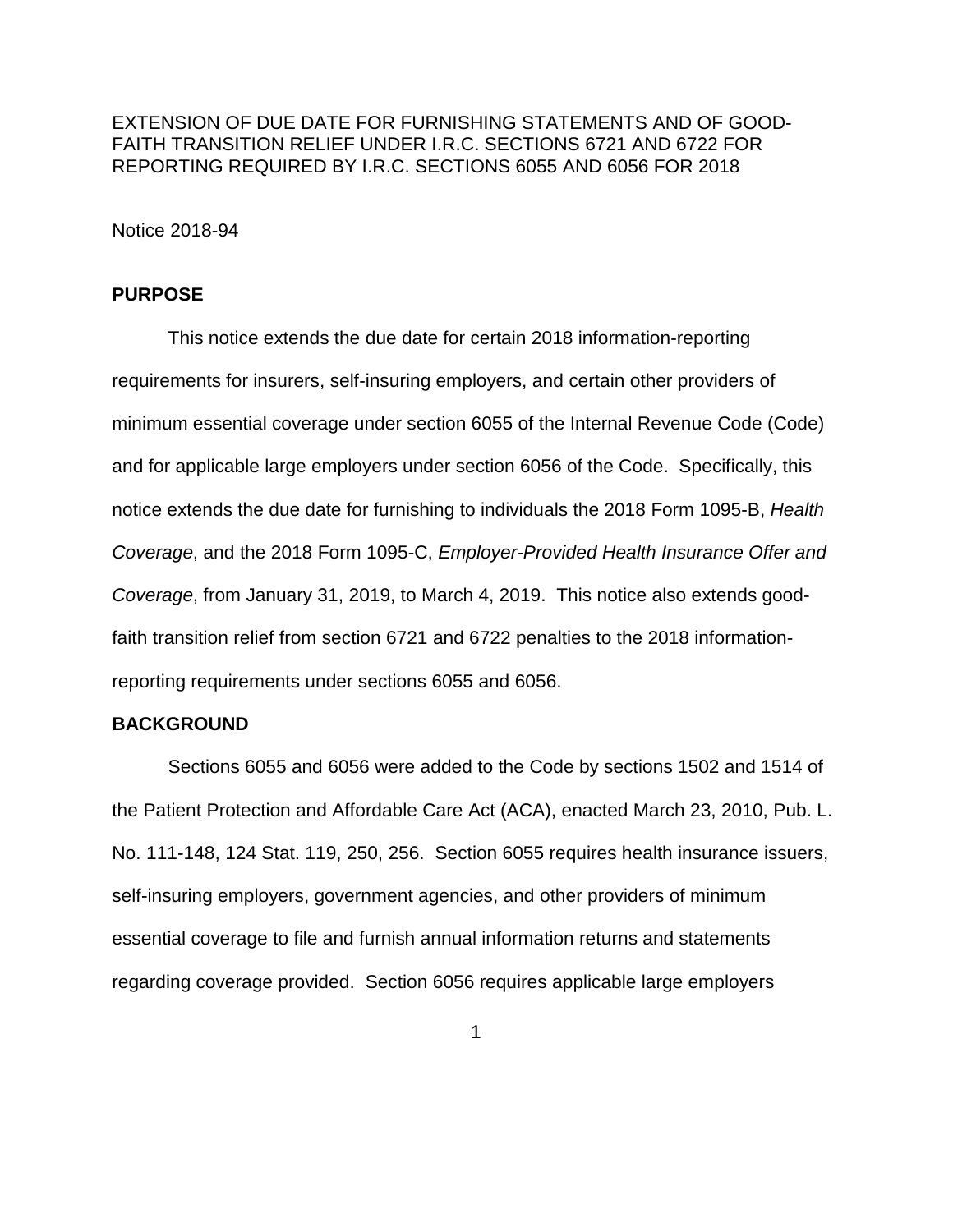(generally those with 50 or more full-time employees, including full-time equivalent employees, in the previous year) to file and furnish annual information returns and statements relating to the health insurance, if any, that the employer offers to its fulltime employees. Section 6056 was amended by sections 10106(g) and 10108(j) of the ACA and was further amended by section 1858(b)(5) of the Department of Defense and Full-Year Continuing Appropriations Act, 2011, Pub. L. No. 112-10, 125 Stat. 38, 169.

Section 36B, which was added to the Code by section 1401 of the ACA, provides a premium tax credit for eligible individuals who enroll in coverage through a Health Insurance Marketplace. Section 5000A, which was added to the Code by section 1501(b) of the ACA, generally provides that individuals must have minimum essential coverage, qualify for an exemption from the minimum essential coverage requirement, or make an individual shared responsibility payment when they file their federal income tax return. The Tax Cuts and Jobs Act, Pub. L. No. 115-97, 131 Stat. 2054, 2092, reduced the individual shared responsibility payment to zero for months beginning after December 31, 2018.

Section 6721 imposes a penalty for failing to timely file an information return or for filing an incorrect or incomplete information return. Section 6722 imposes a penalty for failing to timely furnish an information statement or for furnishing an incorrect or incomplete information statement. Section 6721 and 6722 penalties are imposed with regard to information returns and statements listed in section 6724(d), which includes

2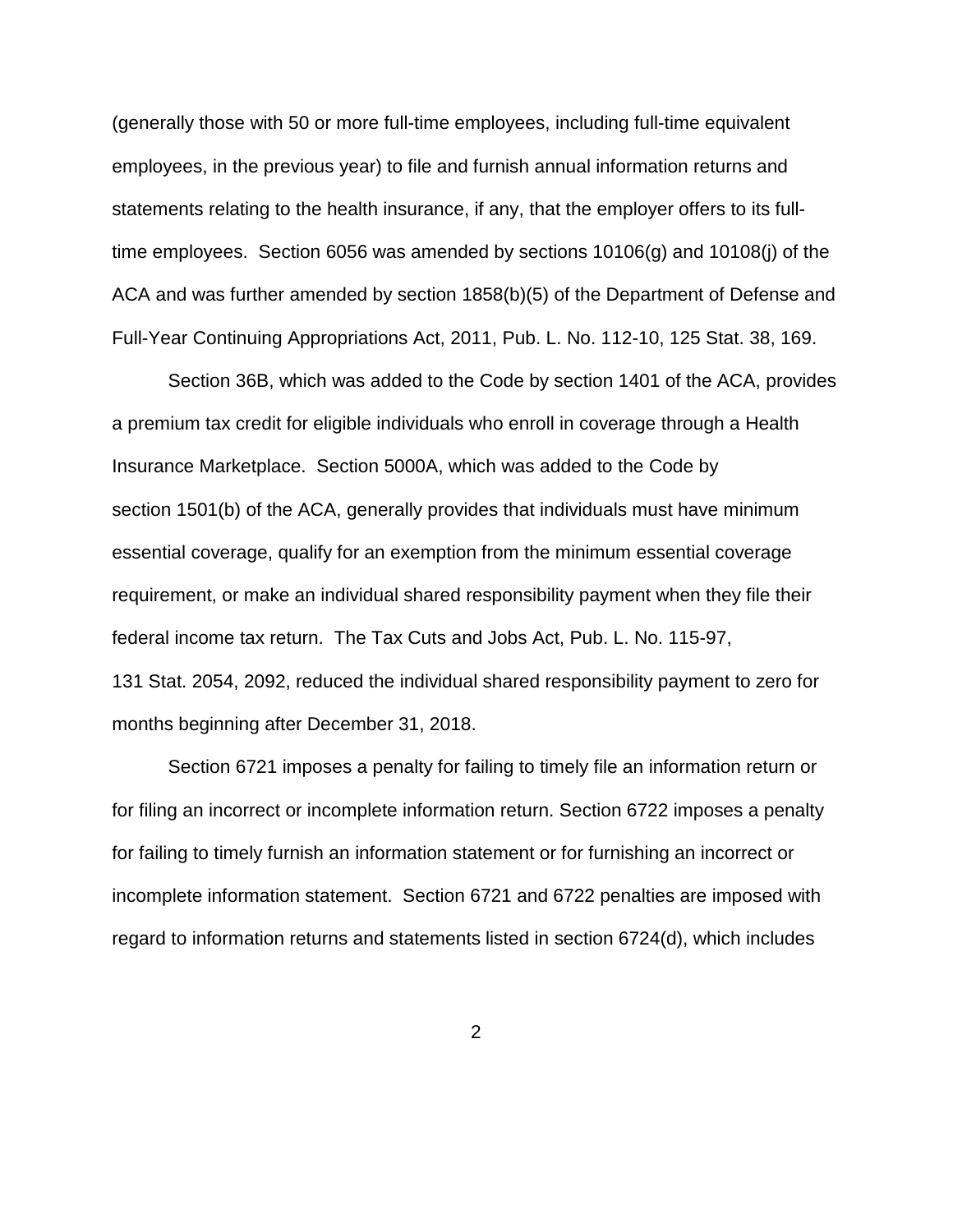those required by sections 6055 and 6056.

The regulations under section 6055 require every person that provides minimum essential coverage to an individual during a calendar year to file with the Internal Revenue Service (Service) an information return and a transmittal on or before the following February 28 (March 31 if filed electronically) and to furnish to the responsible individual identified on the return a written statement on or before January 31 following the calendar year to which the statement relates. See Treas. Reg.  $\S$  1.6055-1(f), (g)(4); see also § 6055(c)(2). The Service has designated Form 1094-B, *Transmittal of Health Coverage Information Returns*, and Form 1095-B, *Health Coverage*, to meet the requirements of the section 6055 regulations.

The regulations under section 6056 require every applicable large employer or a member of an aggregated group that is determined to be an applicable large employer (ALE member) to file with the Service an information return and a transmittal on or before February 28 (March 31 if filed electronically) of the year following the calendar year to which it relates and to furnish to full-time employees a written statement on or before January 31 following the calendar year to which the statement relates. See Treas. Reg.  $\S 301.6056-1(e)$ , (g); see also  $\S 6056(c)(2)$ . The Service has designated Form 1094-C, *Transmittal of Employer-Provided Health Insurance Offer and Coverage Information Returns*, and Form 1095-C, *Employer-Provided Health Insurance Offer and Coverage*, to meet the requirements of the section 6056 regulations.

The regulations under sections 6055 and 6056 allow the Service to grant an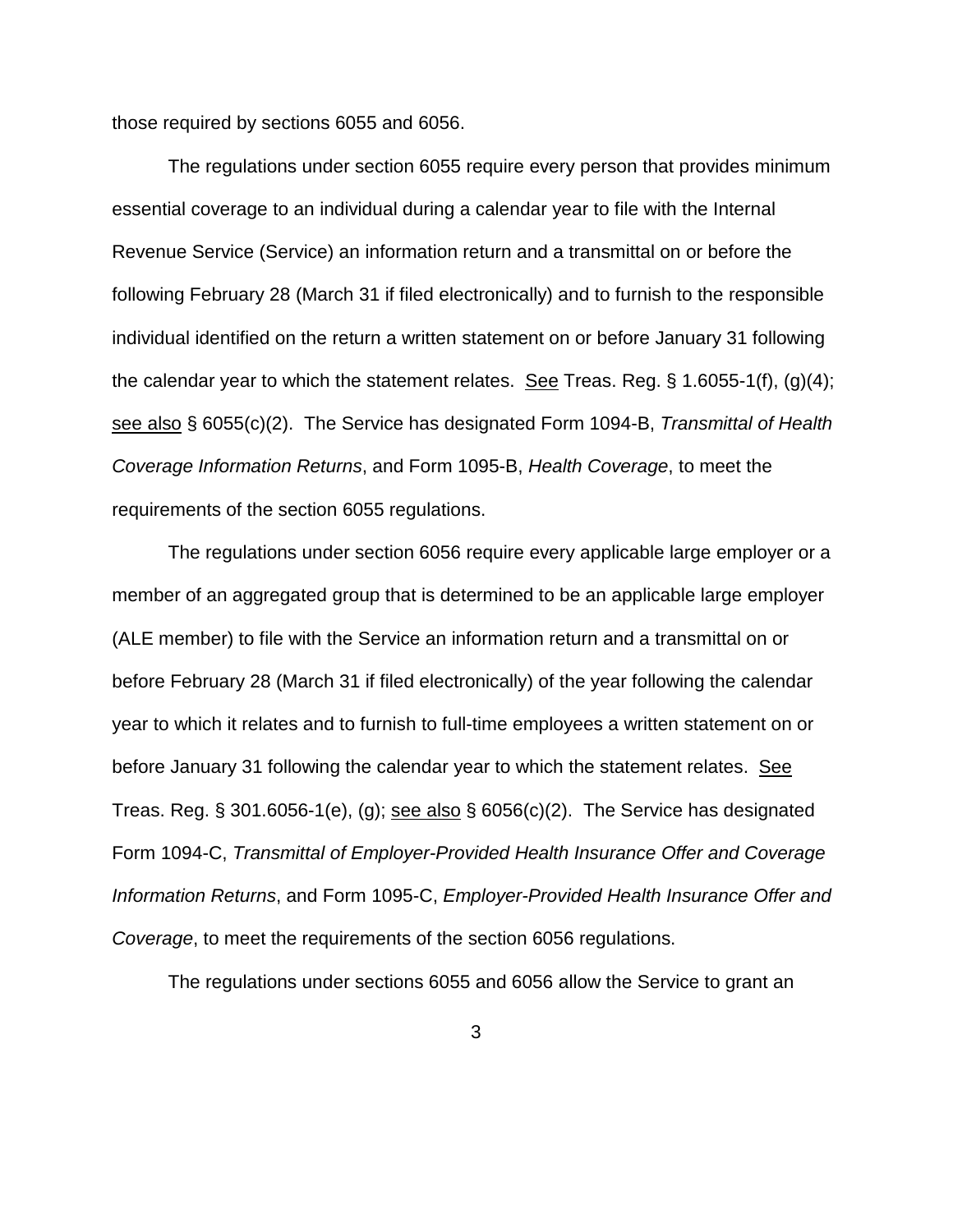extension of time of up to 30 days to furnish Forms 1095-B and 1095-C for good cause shown. See Treas. Reg. §§ 1.6055-1(g)(4)(i)(B)(1), 301.6056-1(g)(1)(ii)(A). In addition, filers of Forms 1095-B, 1094-C, and 1095-C may receive an automatic 30-day extension of time to file these forms with the Service by submitting Form 8809, *Application for Extension of Time To File Information Returns*, on or before the due date for filing those forms. See Treas. Reg. §§ 1.6081-1, 1.6081-8. Under certain conditions, filers who submit Form 8809 before the automatic 30-day extension period expires and explain in detail why the additional time is needed may also receive an additional 30-day extension of time to file Forms 1095-B, 1094-C, and 1095-C with the Service. See id.

The preambles to the section 6055 and 6056 regulations (T.D. 9660, 2014-13 I.R.B. 842; T.D. 9661, 2014-13 I.R.B. 855) provided that, for reporting of 2015 offers and coverage, the Service would not impose penalties under sections 6721 and 6722 on reporting entities that could show that they made good-faith efforts to comply with the information-reporting requirements. This relief applied only to furnishing and filing incorrect or incomplete information reported on a statement or return, and not to a failure to timely furnish or file a statement or return. Notice 2015-87, 2015-52 I.R.B. 889, reiterated that relief, and Notice 2015-68, 2015-41 I.R.B. 547, provided additional information about that relief with regard to reporting under section 6055. The preambles also noted the general rule that, under section 6724 and the related regulations, the section 6721 and 6722 penalties may be waived if a failure to timely furnish or file a

4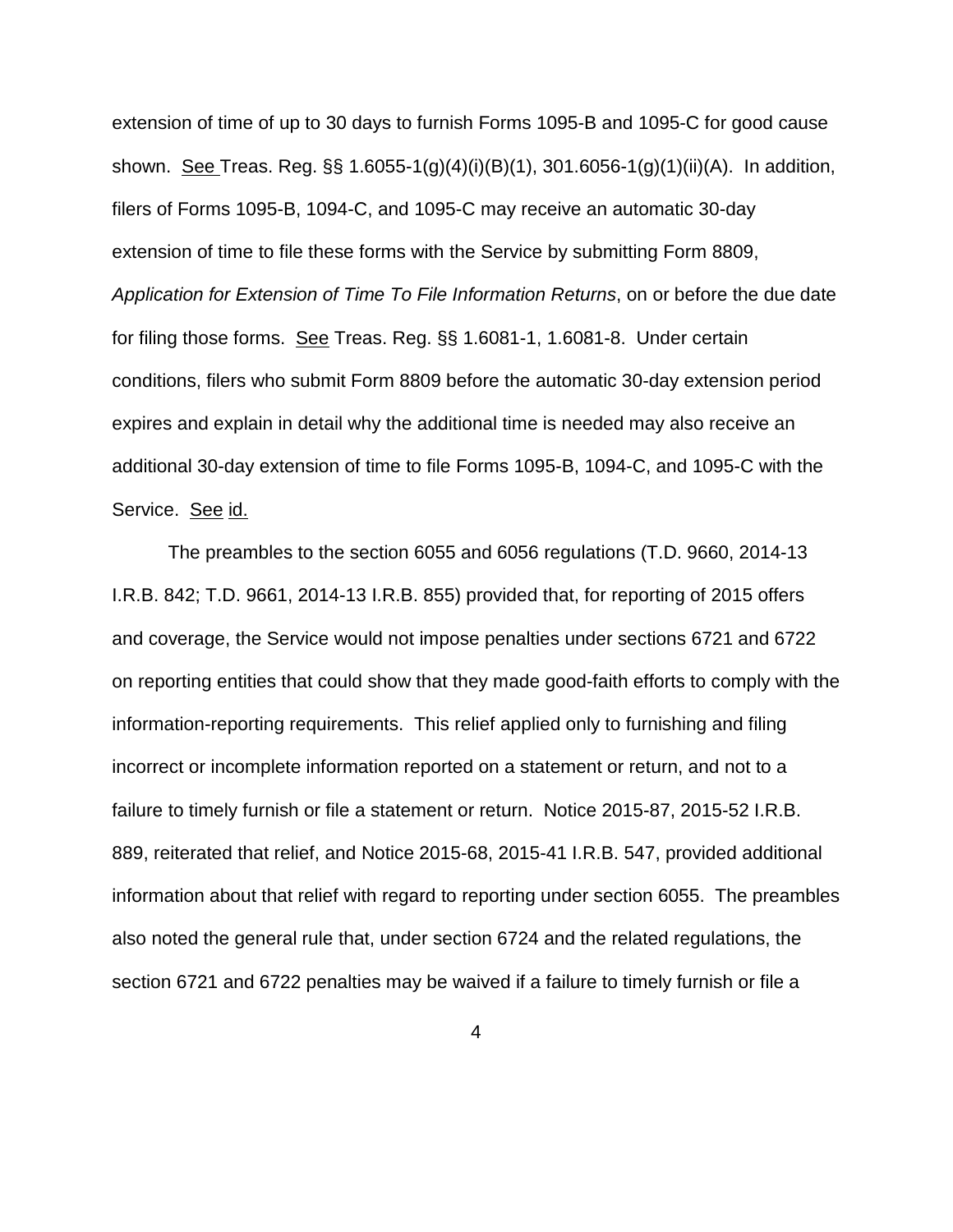statement or return is due to reasonable cause. To establish reasonable cause, the reporting entity must demonstrate that it acted in a responsible manner and that the failure was due to significant mitigating factors or events beyond the reporting entity's control. In addition, proposed regulations under section 6055 published on August 2, 2016, proposed additional rules for reporting. 81 Fed. Reg. 50671.

Notice 2016-4, 2016-3 I.R.B. 279, extended the due dates for the 2015 information-reporting requirements under sections 6055 and 6056 (both for furnishing to individuals and for filing with the Service). In particular, the notice provided that the furnishing deadline for the 2015 Forms 1095-B and 1095-C was extended from February 1, 2016, to March 31, 2016, and that the filing deadline for the 2015 Forms 1094-B, 1095-B, 1094-C, and 1095-C was extended from February 29, 2016, to May 31, 2016, if not filing electronically, and from March 31, 2016, to June 30, 2016, if filing electronically. In addition, the notice provided that the provisions regarding an automatic and permissive 30-day extension of time for filing information returns and a permissive extension of time (of up to 30 days) for furnishing statements would not apply to the extended due dates.

Notice 2016-70, 2016-49 I.R.B. 784, extended the due dates for the 2016 information-reporting requirements under sections 6055 and 6056 for furnishing statements to individuals. In particular, the notice provided that the furnishing deadline for the 2016 Forms 1095-B and 1095-C was extended from January 31, 2017, to March 2, 2017. Notice 2016-70 did not extend the deadline for filing information returns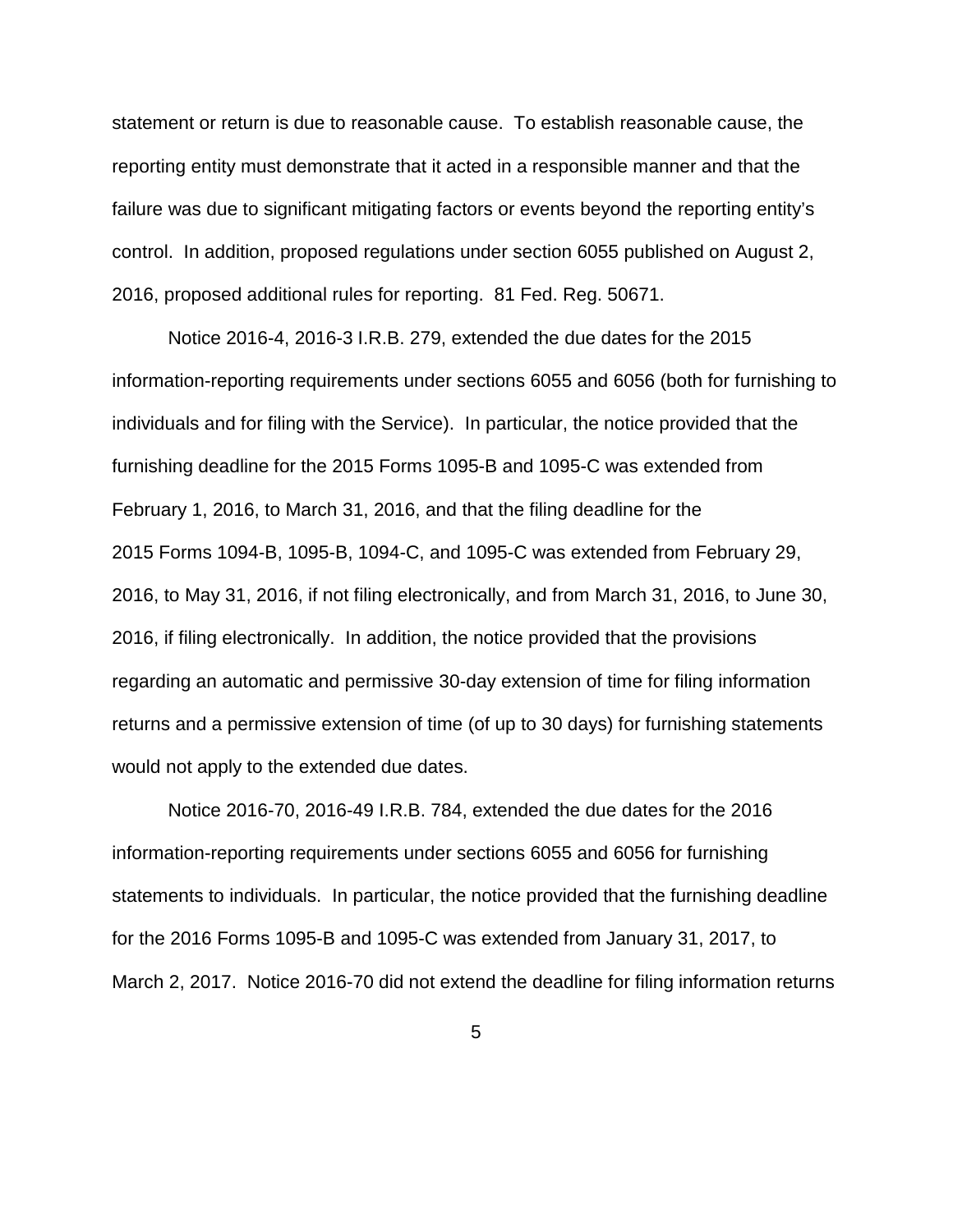with the Service, nor did it affect any extension that would otherwise be applicable to the deadline. The notice also extended good-faith transition relief from section 6721 and 6722 penalties to the 2016 information-reporting requirements under sections 6055 and 6056.

Notice 2018-06, 2018-2 I.R.B. 300, extended the due dates for the 2017 information-reporting requirements under sections 6055 and 6056 for furnishing statements to individuals. In particular, the notice provided that the furnishing deadline for the 2017 Forms 1095-B and 1095-C was extended from January 31, 2018, to March 2, 2018. Notice 2018-06 did not extend the deadline for filing information returns with the Service, nor did it affect any extension that would otherwise be applicable to the deadline. The notice also extended good-faith transition relief from section 6721 and 6722 penalties to the 2017 information-reporting requirements under sections 6055 and 6056.

### **TRANSITION RELIEF**

## A. Extension of Due Date for Furnishing to Individuals under Sections 6055 and 6056 for 2018

Following consultation with stakeholders, the Department of the Treasury (Treasury) and the Service have determined that a substantial number of employers, insurers, and other providers of minimum essential coverage need additional time beyond the January 31, 2019, due date to gather and analyze the information and prepare the 2018 Forms 1095-B and 1095-C to be furnished to individuals. Accordingly,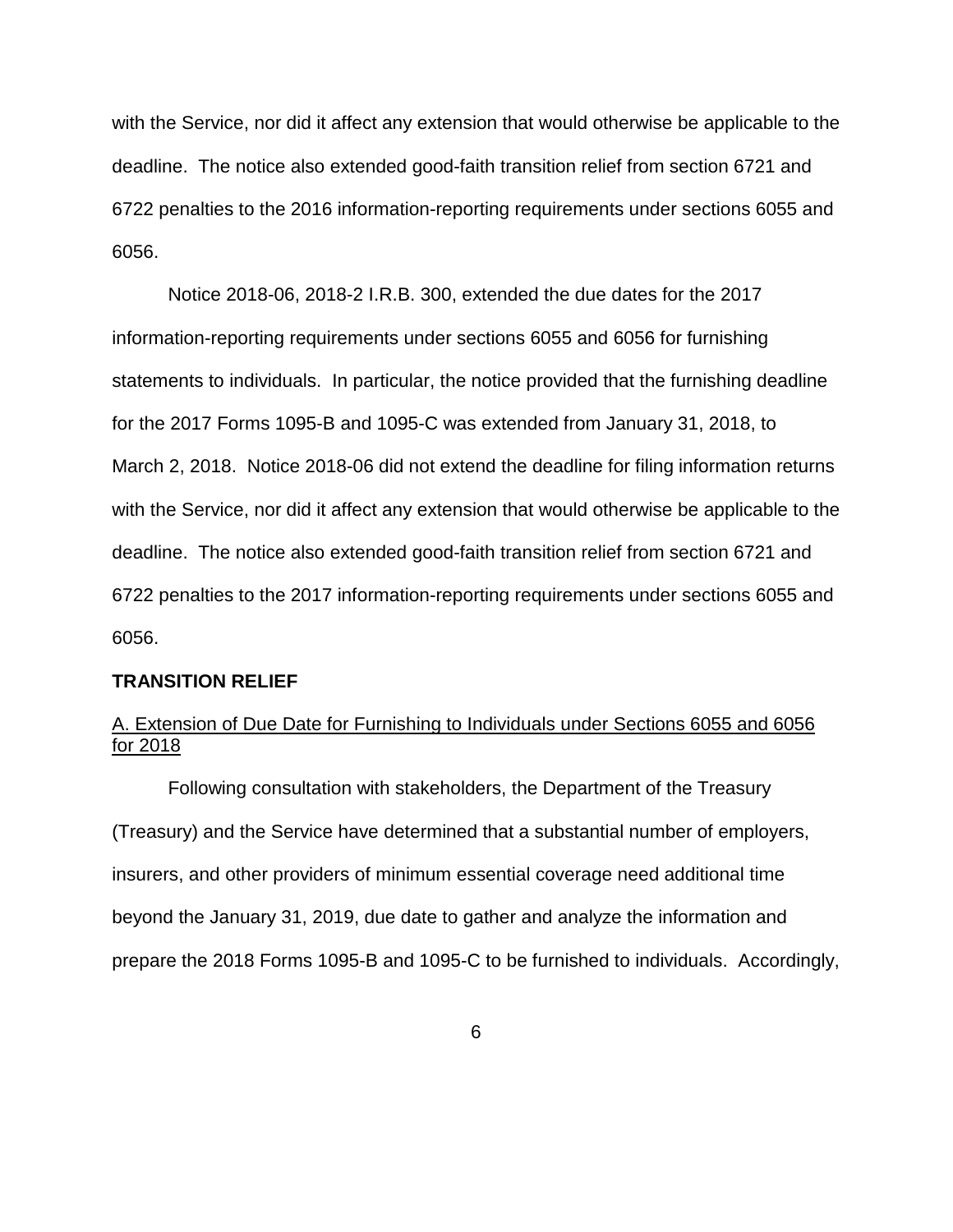this notice extends the due date for furnishing the 2018 Form 1095-B and the 2018 Form [1](#page-6-0)095-C, from January 31, 2019, to March 4, 2019.<sup>1</sup> In view of this automatic extension to March 4, 2019, the provisions under Treas. Reg.  $\S$ § 1.6055-1(g)(4)(i)(B)(1) and 301.6056-1(g)(1)(ii)(A) allowing the Service to grant an extension of time of up to 30 days to furnish Forms 1095-B and 1095-C will not apply to the extended due date. Notwithstanding the extension provided in this notice, employers and other coverage providers are encouraged to furnish 2018 statements as soon as they are able.

Treasury and the Service have determined that there is no similar need for additional time for employers, insurers, and other providers of minimum essential coverage to file with the Service the 2018 Forms 1094-B, 1095-B, 1094-C, and 1095-C*.*  Therefore, this notice does not extend the due date for filing with the Service the 2018 Forms 1094-B, 1095-B, 1094-C, or 1095-C, which remains February 28, 2019, if not filing electronically, or April 1, 2019, if filing electronically. However, this notice does not affect the provisions regarding an automatic extension of time for filing information returns; the automatic extension remains available under the normal rules for employers and other coverage providers who submit a Form 8809 before the due date. See Treas. Reg. §§ 1.6081-1, 1.6081-8. This notice also does not affect the provisions regarding

<span id="page-6-0"></span> <sup>1</sup> This notice extends the due date for furnishing 2018 Forms 1095-B and 1095-C to March 4 (instead of to March 2, as was done in Notice 2016-70 and Notice 2018-06, to provide a 30-day extension), because March 2, 2019, is a Saturday.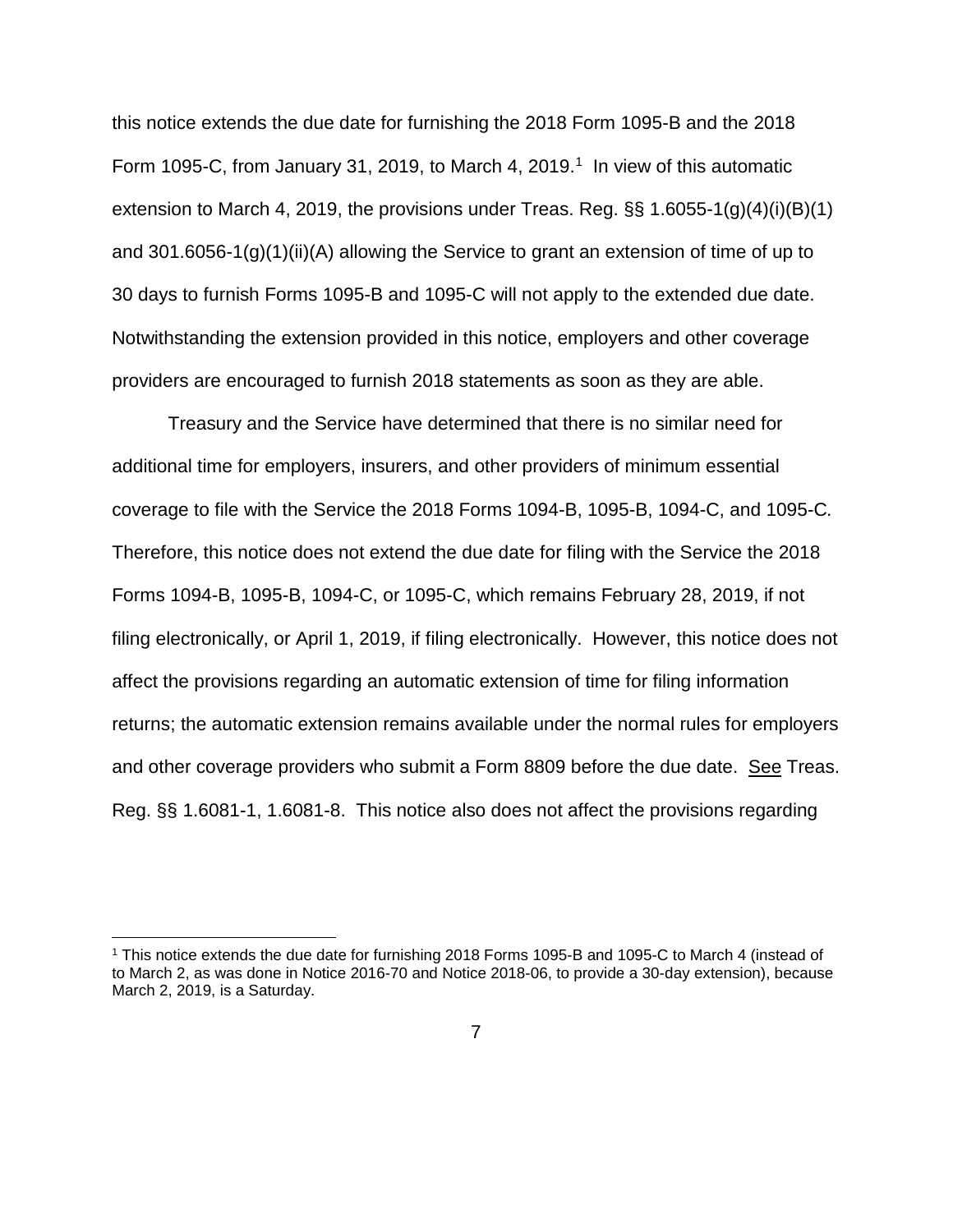additional extensions of time to file. See id.

Employers or other coverage providers that do not comply with the due dates for furnishing Forms 1095-B and 1095-C (as extended under the rules described above) or for filing Forms 1094-B, 1095-B, 1094-C, or 1095-C are subject to penalties under sections 6722 or 6721 for failure to timely furnish and file, respectively. However, employers and other coverage providers that do not meet the relevant due dates should still furnish and file. The Service will take such furnishing and filing into consideration when determining whether to abate penalties for reasonable cause.

The extension of the due date provided by this notice applies only to section 6055 and 6056 information statements for calendar year 2018 furnished in 2019 and does not require the submission of any request or other documentation to the Service. Because the extension of the due date to furnish granted in this notice applies automatically and is as generous as the permissive 30-day extension of time to furnish 2018 information statements under sections 6055 and 6056 that have already been requested by some reporting entities in submissions to the Service, the Service will not formally respond to such requests.

Because of the extension granted under this notice, some individual taxpayers may not receive a Form 1095-B or Form 1095-C by the time they are ready to file their 2018 tax return. Taxpayers do not need to wait to receive Forms 1095-B and 1095-C before filing their returns and may rely on other information received from their employer or other coverage provider for purposes of filing their returns, including determining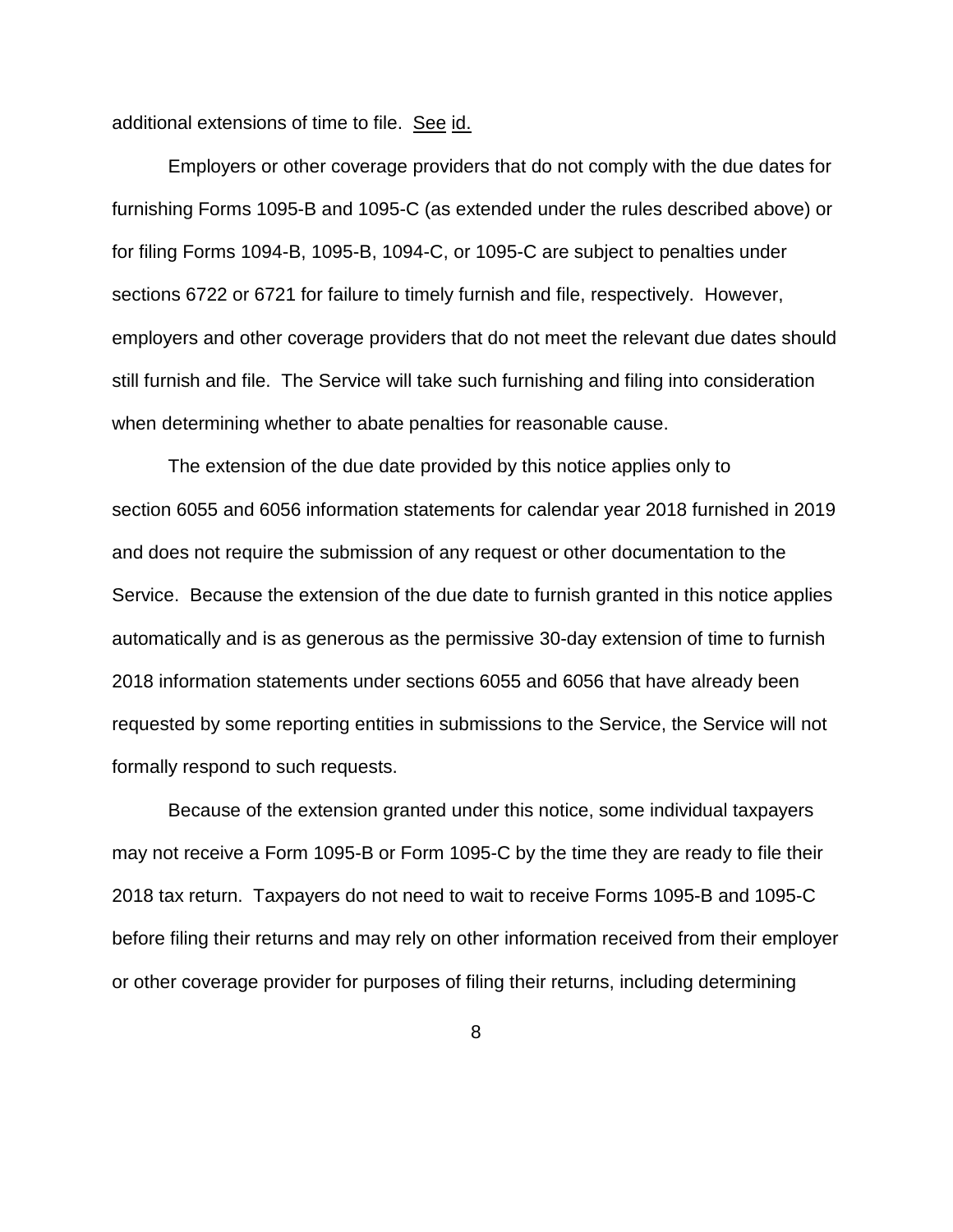eligibility for the premium tax credit under section 36B and confirming that they had minimum essential coverage for purposes of sections 36B and 5000A. Although taxpayers need not send the other information relied upon to the Service when filing their returns, they should keep that information with their tax records.

# B. Extension of Good-Faith Transition Relief from Section 6721 and 6722 Penalties for 2018

The preambles to the section 6055 and 6056 regulations provided transition relief from penalties under sections 6721 and 6722 to reporting entities that could show that they made good-faith efforts to comply with the information-reporting requirements for 2015. This relief applied only to incorrect and incomplete information reported on the statement or return and not to a failure to timely furnish or file a statement or return. Notice 2016-70 and Notice 2018-06 extended this relief for the information-reporting requirements under sections 6055 and 6056 for 2016 and 2017, respectively. Treasury and the Service recognize the ongoing challenges involved in complying with these reporting requirements and have determined that this relief is also appropriate for 2018.

Specifically, this notice extends relief from penalties under sections 6721 and 6722 to reporting entities that report incorrect or incomplete information on the return or statement when these entities can show that they made good-faith efforts to comply with the information-reporting requirements under sections 6055 and 6056 for 2018 (both for furnishing to individuals and for filing with the Service). This relief applies to missing and inaccurate taxpayer identification numbers and dates of birth, as well as

9